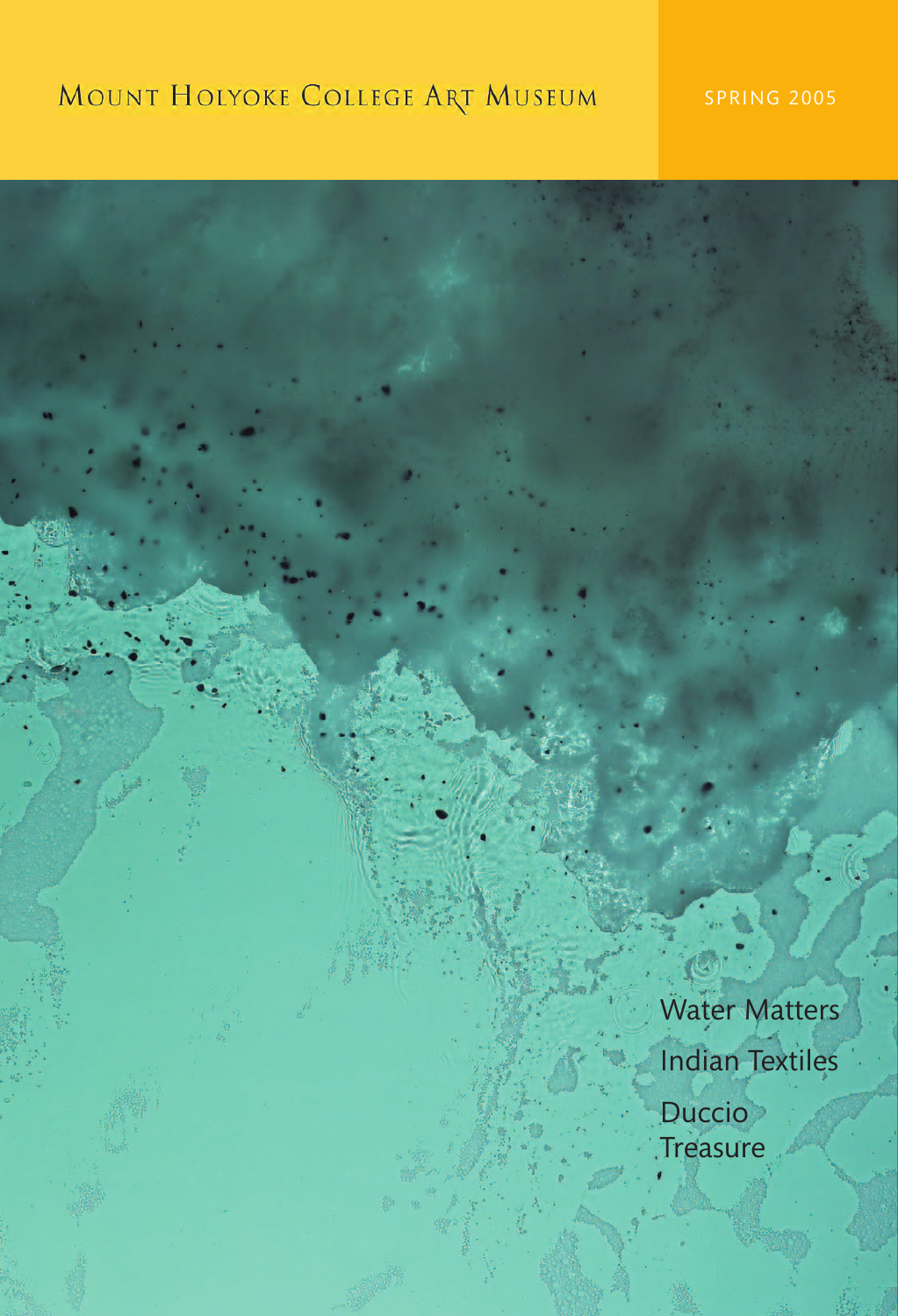#### LETTER



ONE OF THE MUSEUM'S primary goals is to stimulate inquisitive looking and encourage the understanding of artistic achievements throughout history. Since art objects bring ideas to life in a vital and palpable way, faculty from across the curriculum can use the collection as a teaching resource. Alan Durfee's math class, for example, studied perspective and the concept of the vanishing point by looking carefully at various paintings. Tom Wartenberg's philosophy class visited and had a lively discussion of issues ranging from what constitutes art to how artists create meaning. Nicole Vaget used the French landscape show last fall to teach description and narration for French composition. Each student selected a painting, wrote an expository paper, and gave an oral presentation in French in the galleries.

"This generation is bombarded with images, speed and glitz," says Vaget. "Viewing these immobile scenes required some adjustment, but they became acquainted with their selection on a very personal level. And they discovered that, unlike virtual images, paintings are unique and alive." Being in the museum enhanced the presentations, Vaget notes. "In front of those beautiful paintings, it was energizing."

After Sarah Green's Asian studies students viewed some Asian bronze sculptures, she wrote, "It was an excellent learning event, particularly because they could touch the objects [with gloved hands, of course]. The experience was very immediate, as encounters with art really should be. . . .I appreciate [your] care and attention." Individuals in Diana Larkin's Egyptian art class were "dazzled" when allowed to handle a selection of their choice. Said one, "Holding a bowl that another human being made 5,000 years ago [is] pretty incredible. Thrilling is the closest I can come to describing [it]." Another commented, "We faced the cultural past head-on." The French landscape exhibition was a major component of Bettina Bergmann's class "Issues in Art History." By emphasizing looking and describing, students addressed shifting cultural attitudes in the light of politicized issues of identity, technology, urban development and tourism.

And proving that one is never too young for inquisitive looking, the museum's docents launched a pilot program with local third graders. Using photographic details of sculptures as clues, children had to find the objects in question. Using paintings, docents also stimulated observation and discussion about what they were seeing. A huge success, the program will soon include more schools.

We look forward to hosting classes from all disciplines. From investigating political symbolism in ancient coins to researching episodes in the life of Heracles using a Greek vase, the possibilities for using this terrific cultural resource are endless.

MARIANNE DOEZEMA *Florence Finch Abbott Director*

#### C O VER:

Susan Derges (British, b. 1955) *September 1998* (detail), dyedestruction print photogram, 1998. Gift of Jennifer Vorbach (Jennifer Josselson, class of 1978) See page 6 for a full view of

the image.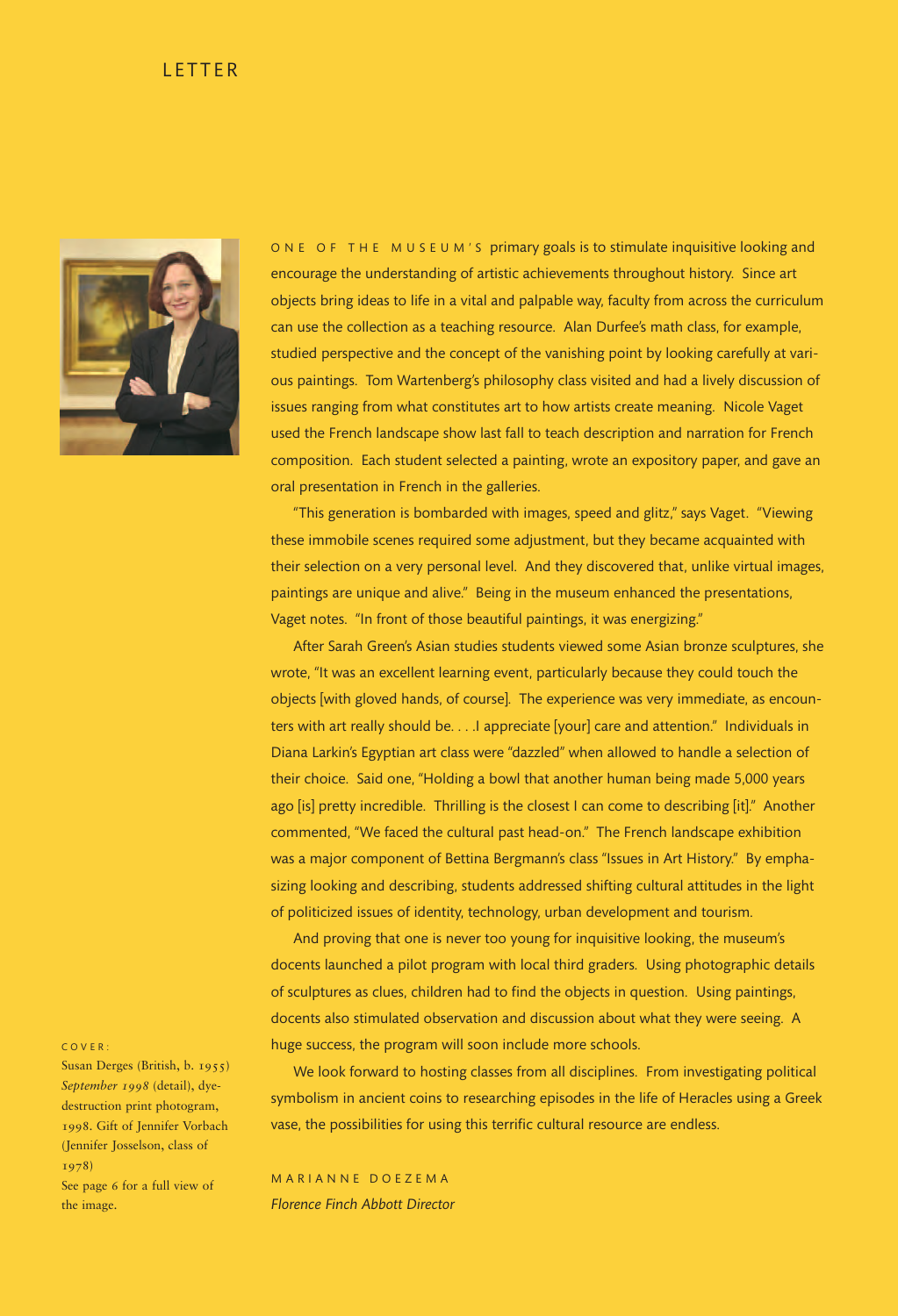# Water, Water Everywhere! INTERVIEW

IN THE FOLLOWING CONVERSATION Karen Remmler, director of the Weissman Center for Leadership and the Liberal Arts, Thomas Millette, director of the Center for the Environment, and Marianne Doezema, director of the Mount Holyoke College Art Museum, discuss the origin and substance of the yearlong "Water Matters" program at Mount Holyoke College. For details related to the museum's current *Eye on Water* exhibition, see page 5.

**MD:** The recent tsunami in Asia reminds us that besides being a key element of life, water is also a powerful destructive force. The subject of water resonates with all of us—I remember that the faculty arts group spoke a long time ago about a water theme and programming that could be developed. But then the Weissman Center got involved, and momentum picked up.

**KR:** Yes, when Chris Benfey and I became codirectors of the Center five years ago, water was a theme that came up in planning discussions all the time. It is the interdisciplinary topic that affects everyone, everywhere.



**TM:** At the same time I had started working on the campus water system. We were trying to develop a number of related courses and linkages as part of a Mellon grant which allowed the campus to be an outdoor laboratory. A certain synergy got everybody thinking about water. A faculty seminar, hosted by the Center for the Environment, was based on the notion of looking at the topic from perspectives other than science. The discussions were fascinating. Everyone had their own disciplinary interest, but there were echoes among us. Karen and I were hopeful that seeds for this "Water Matters" series would sprout—and they did.

**KR:** Colleagues across the disciplines are now teaching water-related courses that might not otherwise be happening in the same year. Students can really be immersed in the topic across the curriculum. Breaking down curricular divides is crucial here.

**MD:** It's certainly happening in all of our disciplines. We wove the water theme into our French landscape exhibition last fall. The museum's Daubigny, one of two touchstone paintings in the installation, has water as its central feature. In the opening gallery talk, co-curator Michael Marlais spoke of water not only as a compositional element but also as a subject, a thematic event. And then Thomas gave a fascinating lecture on the Daubigny from an ecological point of view.

Katsushika Hokusai (Japanese 1760–1849) *Fuji of the Waves* from the series *100 Views of Mount Fuji,* woodblock print, 1836 Gift of Mrs. Louis Black (Helene Brosseau, class of 1931)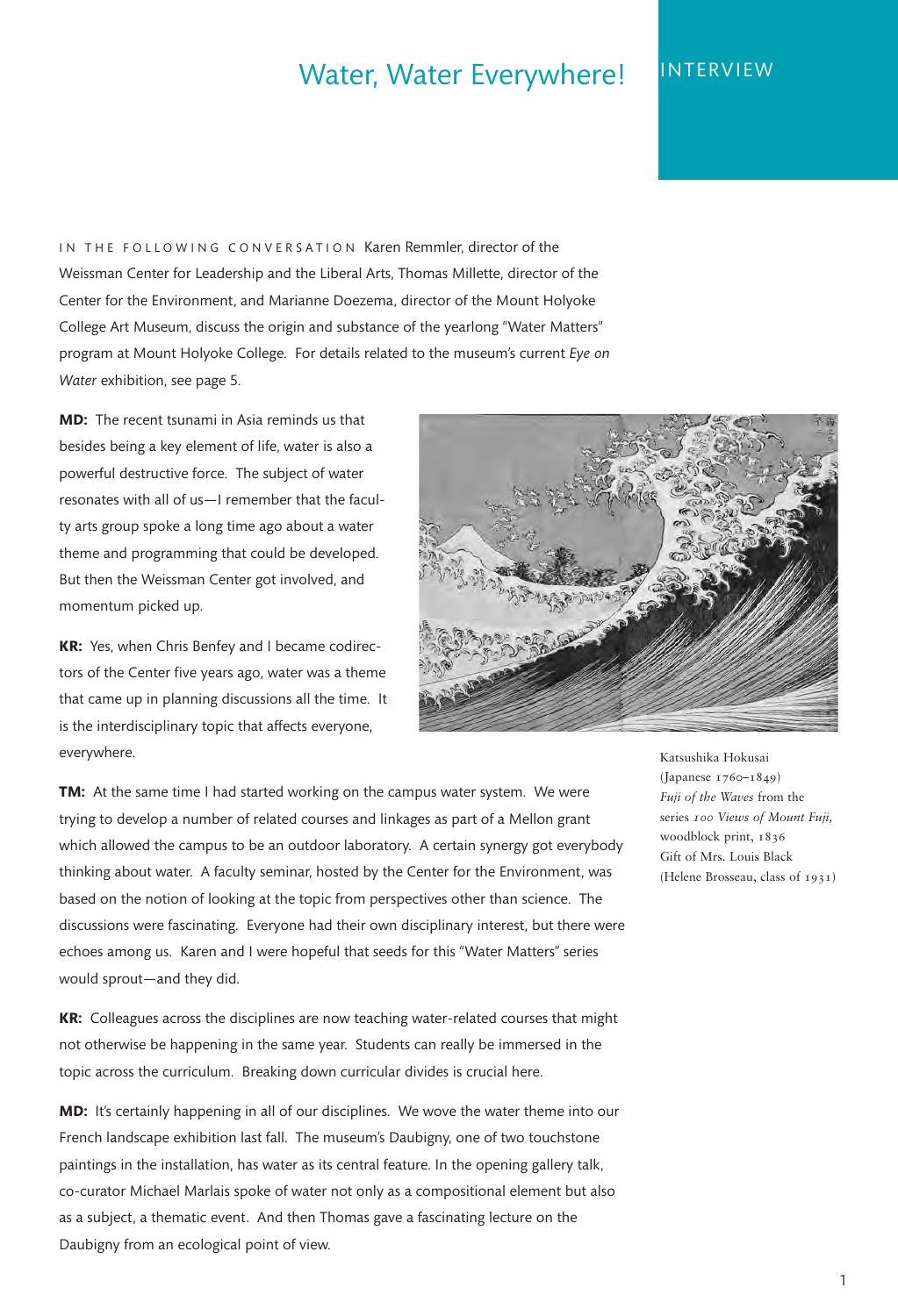

James Rosenquist (American, b. 1933) *My Mind is a Glass of Water,* color lithograph, 1972 Gift of Susan B. Matheson (class of 1968)

**TM:** Preparation for that was a bit nerve-wracking! Like any 20th-century scientist, I've been trained to use one side of my brain and not the other. But art is definitely part of my life. The challenge and unconventional tack of a scientist looking at a French landscape painting was irresistible. I tried to think about the painting as a landscape, the organisms and the ecology of the site, how that linked to the images and textures and tone in the painting. In that painting, you can see the weather, the season, the condition of the site. Leszek Bledski [senior research associate, ecology] helped me work through the limnology of the painting. Intellectually, it was a wonderful adventure; I'm going to rework it as a journal article. My ES 100 class was there, and when we spoke about the talk later I had some sense that students connected with it in the way that I had hoped—to think about water in a variety of spheres that overlap, instead of individual spheres, which is the way science tends to work.

**KR:** Listening to you reminds me of an earlier campus-wide series: "The New Meaning of Travel" (fall 2002). In a brilliant

move Marianne was able to bring Thomas Cole's painting *The Oxbow* here from The Metropolitan Museum of Art as the centerpiece of an exhibition about Mt. Holyoke (the mountain) as a travel destination. Looking at that painting then, I remember thinking about how water is rendered in art and how water in art enables us to see this life-giving element as we have never seen it—or thought about it—before. We even begin to experience it differently. Artists have helped make the properties of water more visible for those who are not scientists. They also help us use our imaginations in understanding that water matters.

This spring's symposium "The Place of Water in the World: Ritual, Beauty and the Environment" will bring together international and local scholars, activists, and practitioners to talk about their water-related work and give them space to network. A session on transforming community will look at the meaning of water in urban planning and landscape architecture and how ecoartists contribute to this. Another session will include writers, photographers and scientists who have documented the mutual impact of the environment, people, and cultural politics on major rivers. A film historian and a filmmaker will look at experimental film and ways in which water has been the subject or has actually been used to create different images. Alumnae with an interest in water and the general public are invited to participate in discussions and workshops. (See www. mtholyoke.edu/ go/water.) We will look at water as a permeable barrier, and at the ways creatures emerge from and return to water, and the relationship between the human body and water. We'll also focus on women and water—in many parts of the world women are the water carriers, so there's a relationship to gender politics as well.

**MD:** It's an ambitious series and encapsulates how all of us can make our programs more meaningful to various constituencies by coming together. The keynote speaker, Mary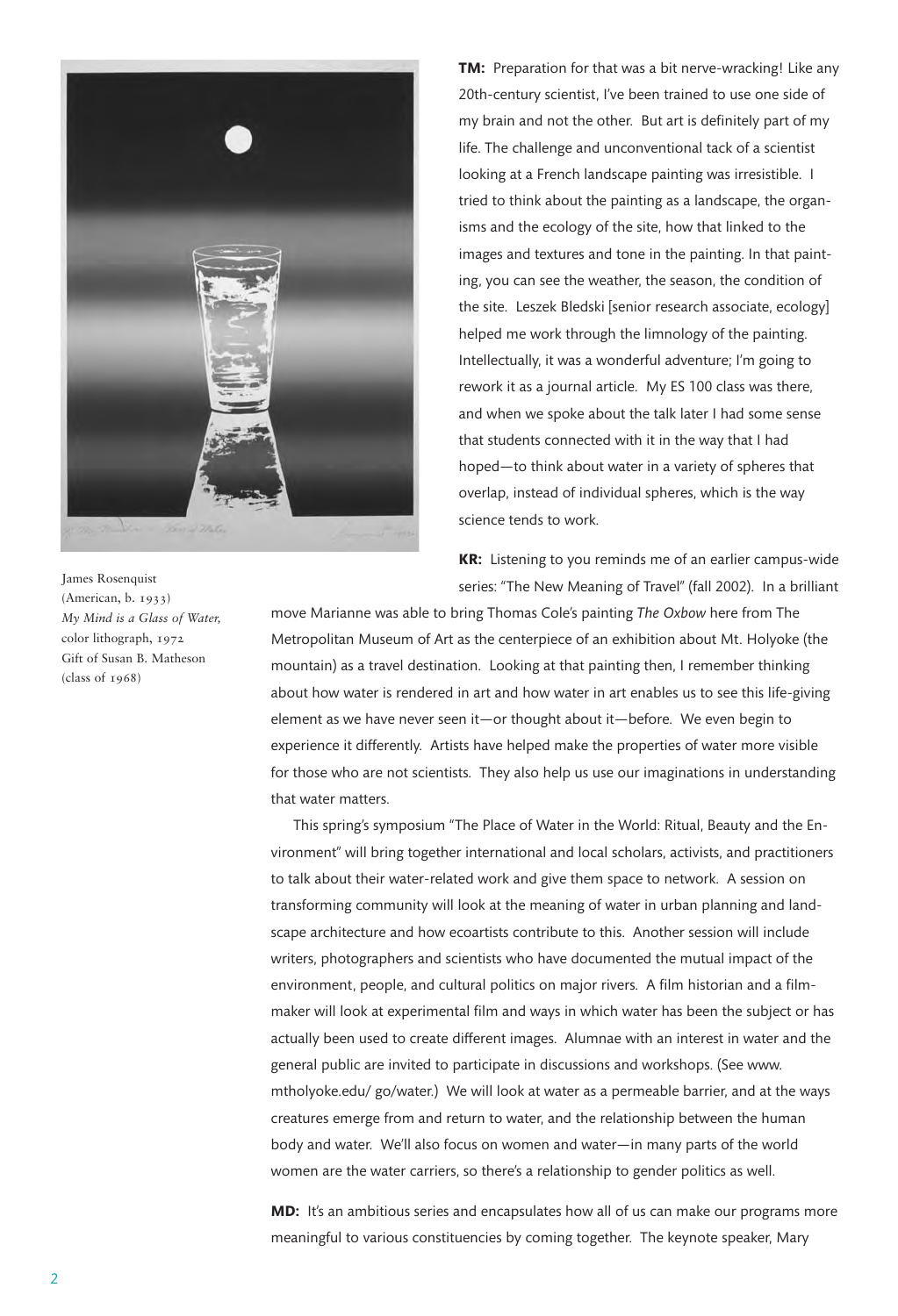Miss, is a very influential contemporary artist and sculptor. She speaks eloquently about artists using water as a subject and site for public work. One of her very interesting pieces was done in 1988 along an abandoned area of shoreline in Battery Park [New York City]. In an effort to bring people back to this place, she created a series of walkways that go up and out into the water. And visitors have come in great numbers.

**KR:** Students also will be participating and presenting their work. And Holger Teschke of the theatre arts department is directing *Undine Goes,* a performance piece about mythical water figures, like mermaids and other fabled marine creatures, with Jim Coleman and dance students.

**TM:** I'd like to recapitulate a bit about the fall semester. I have a class that works on constructive wetland issues upstream of Upper Lake. This long-term project started a couple of years ago and is inching toward a strategy to modify the wetlands. If water coming to campus is cleaner, it will help us manage the quality of the water in Lower Lake and avoid using chemicals in this cultural resource. Photographer Kathie Florsheim (class of '69) was among our speakers. She passionately showed how the adjacencies of human society and water, particularly oceans, intersect. Lots of people have been thinking about this for a long time, but she, as a talented photographer, looked at the issue in a different way. John Reid, president of Bioshelters, Inc., spoke about water in the new economy. The notion there was that water is an industrial tool, a natural resource for production. Most production mechanisms degrade water, but we don't have an unlimited supply. That's an issue. John's industrial process is a zero-discharge recycler of water. If more industries would think about opportunities to optimize their manufacturing infrastructures by following the Bioshelter paradigm, then growth truly would be unlimited. The symposium really is the culmination of this yearlong series of events.

**KR:** I'm very excited about the *Eye on Water* exhibition in the museum's print room, too.

**MD:** The show includes images of waterfalls, rivers, aspects of the ocean, how water is and has been—extracted for use.

Vija Celmins (American, b. Latvia 1939) *Drypoint—Ocean Surface,* 1983 Purchase in honor of Professor Jean C. Harris

Visitors will see various creative perspectives in a variety of media.

**KR:** Water creates a sense of place, metaphysically, physically, and viscerally. We interact with water in particular spaces and those spaces change. Our hope is that we all become much more aware of water as a resource and perhaps think about what it would be like to go without water. As Emily Dickinson said: "Water is taught by thirst." **■**

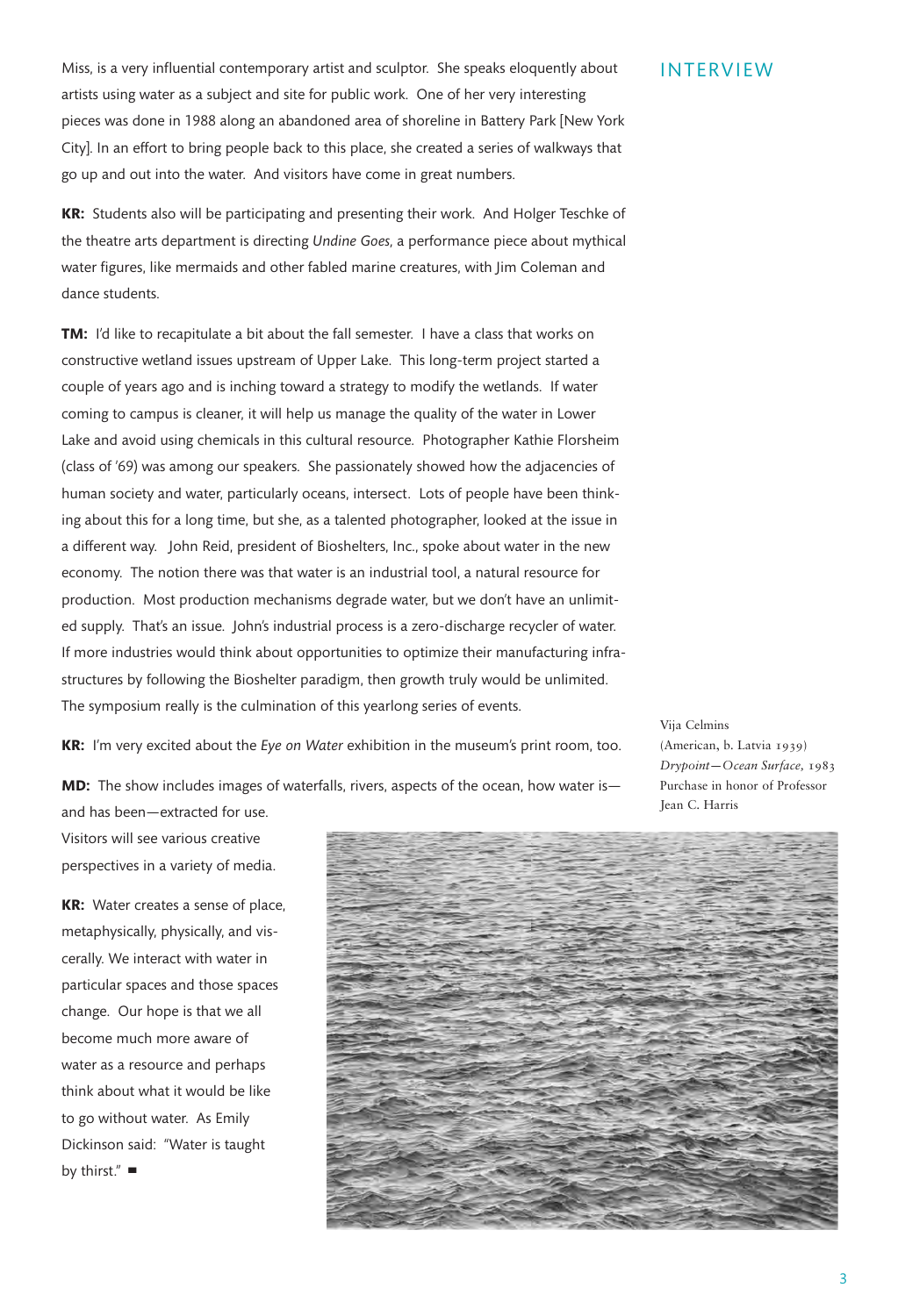## EXHIBITIONS

#### *Petals and Plumage: A Collection of Indian Textiles* 26 January–20 March 2005

The history of textiles from India over the last two millennia has been closely linked with the history of global trade. Cottons, silks and Kashmir shawls were highly prized in Europe and America during the colonial period, and in earlier times cotton fabrics from India were objects of prestige in Southeast Asia and the countries around the Persian Gulf and the Red Sea. The mastery of Indian spinners, dyers and weavers over their materials was renowned and not attained elsewhere in the world until the advent of the industrial revolution and the concomitant invention of mechanical looms and chemical dyes.

*Petals and Plumage,* organized by the Herbert F. Johnson Museum of Art, Cornell University, with guest curator Cynthia Cunningham Cort, a specialist in Indian textiles, celebrates the extraordinary aesthetic and technical diversity of Indian textiles and attests to India's preeminence in textile production throughout history. The works are all drawn from an extraordinary private collection which simultaneously displays the rich variations within Indian traditions of ornamentation and speaks of textile utility within Indian cultural contexts. The ubiquity of flora and fauna in defining the vernacular of adornment in India is revealed in the vivacious petals and fanciful plumage that embellish and enliven the overall visual effect. Visitors will see examples of a broad range of production techniques, including painting, block printing, ikat, tie-dye, brocade, tapestry and embroidery, spanning 600 years of the history, graphic beauty and technical precision of this remarkable tradition.

Indian, Gujarati, for the Indonesian market. *Patolu with Design of Elephants* (detail), ikat dyed silk 19th century Private collection

From early times, Indian brocades achieved worldwide fame. Romans wrote of them as cloth of gold. Indian looms produced yardage for garments that Muslim and Rajput rulers wore. At the beginning of the 17th century, when Europeans began to trade in the Spice Islands, Indian textiles were the commodities most in demand in these island cultures. Dutch, Portuguese and English traders purchased shiploads of fabric to trade



for spices from Indonesia where they were used for clothing, ceremonial status, gift exchange and barter. At the same time painted and printed textiles began to be exported directly to Europe, though the market demanded different designs, materials and colors.

Early Indian textiles are rare. Climate, insect damage and usage patterns contributed to their rapid deterioration. In addition, worn cloth woven with gold or silver thread often was burned to reclaim the precious metals. This exhibition does, however, include rare examples from the 15th and 16th centuries, as well as trade textiles—some of which have only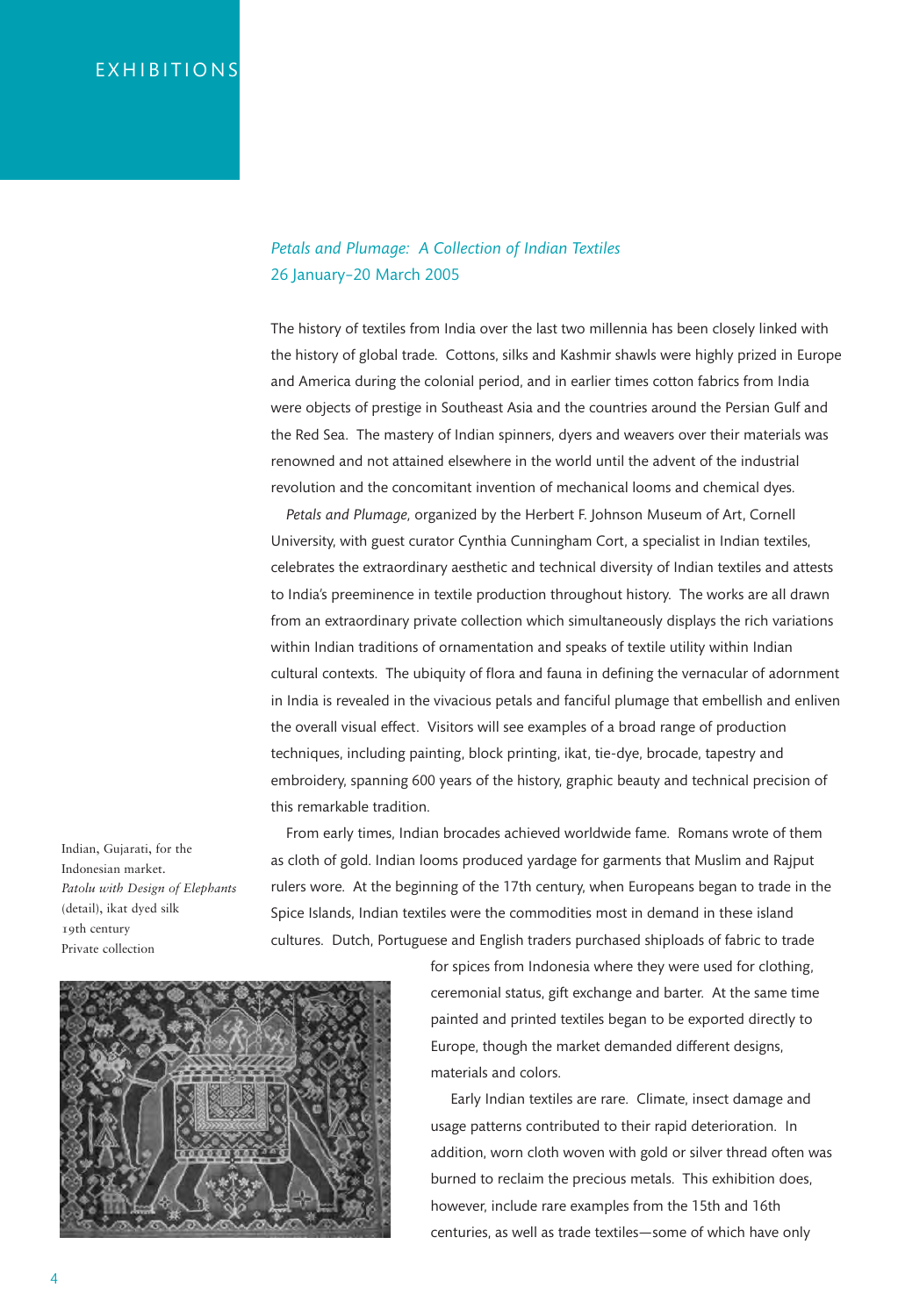recently come to light. Their rich and varied cultural origins, together with their diverse and complex production techniques, accentuate the visual appeal of these exquisite fabrics.

"My husband and I are delighted that these 'ambassadors' for Indian art and culture are being used to educational advantage," says Banoo Parpia of their collection. "Textiles, like other decorative arts, have been a stepchild in the art world for too long. The technical mastery and creative expression on display here offer an overall aesthetic impact that rivals the finest paintings and sculpture. That the museum recognizes this and is bringing the exhibition to the community is very gratifying."

## *Eye on Water* 1 February–3 July 2005

Water is the most vital element of life as well as creative and spiritual expression. Artistic renditions of water affirm our connection to it, just as water's place in the world determines not only our existence but that of the planet and all its inhabitants. Organized in conjunction with the yearlong series of programs and events developed at Mount Holyoke College around the theme "Water Matters," this exhibition in the Rodney L. White Print Room focuses on water as a subject for artists from a diversity of cultures in a variety of media. Selections from the museum's collection include two of Ansel Adams' magnificent photographs of water taken in American national parks, Vija Celmins' stunning etching *Drypoint—Ocean Surface,* and Louisa Chase's woodcut *Red Sea* of hands reaching out of a purple-, black- and red-colored sea.

Visitors will see *Fuji of the Waves* by Katsushika Hokusai

from the book *One Hundred Views of Mt. Fuji,* printed in 1836 (the year before Mount Holyoke was founded). In this image the artist has magically transformed the wave's spray into a flock of birds. Reflecting that same time period in history on the opposite side of the globe is the watercolor *View of Mount Holyoke, Massachusetts, and the Connecticut River* by Elizabeth Goodridge. It depicts her interpretation of this famous scene practically in the College's backyard. The view from and of the mountain, which in the 19th century was the second most visited tourist destination in the United States, continues to inspire artists. Among them are Martha Armstrong and Robert Aller. The

Ansel Adams (American, 1902–1984) *Portfolio Three-Yosemite Valley: Nevada Falls, Rainbow,* gelatin silver print photograph, 1960 Gift of Hugh Tatlock, M.D., in memory of Jessie Tatlock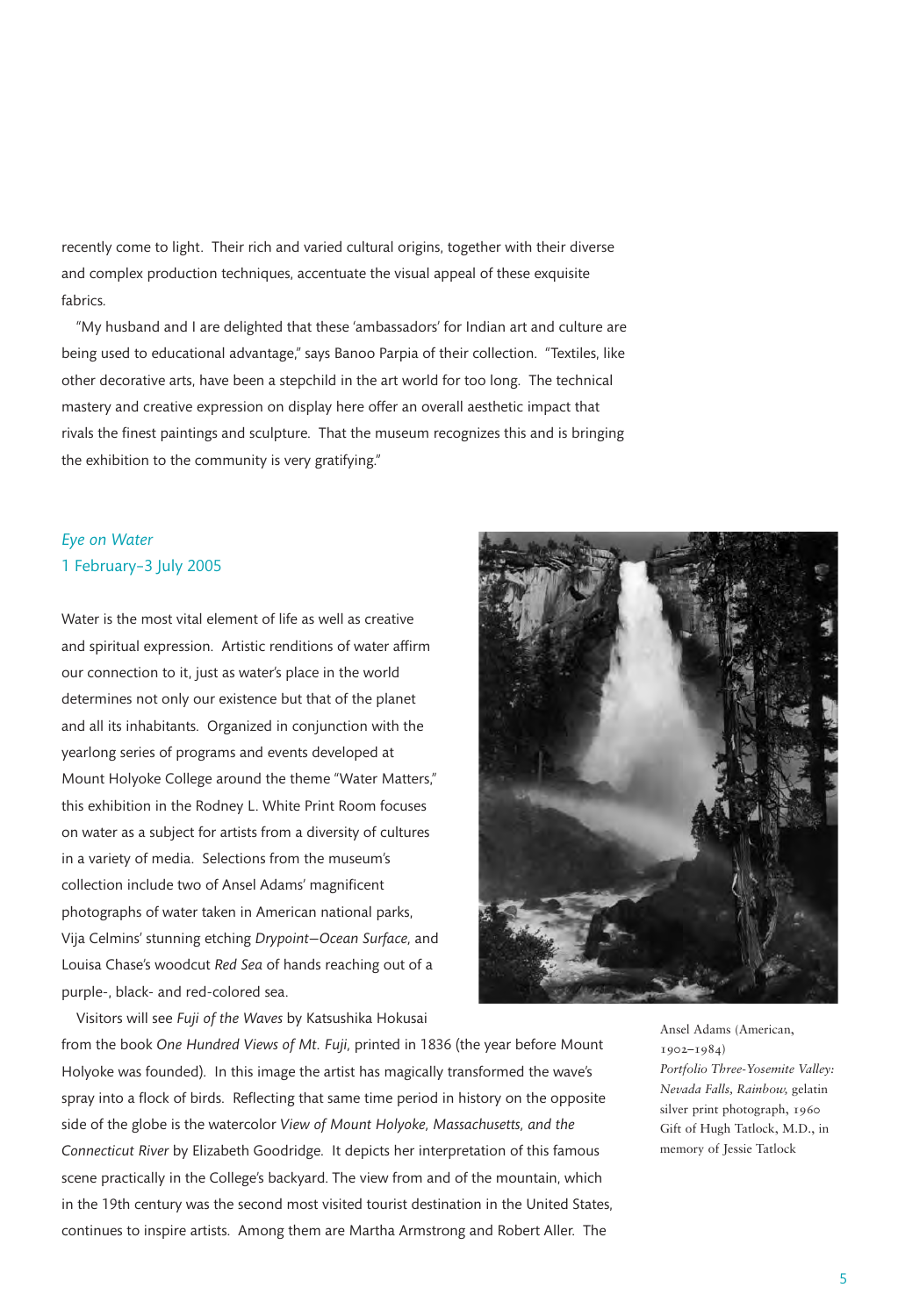Susan Derges (British, b. 1955) *September 1998,* dyedestruction print photogram, 1998. Gift of Jennifer Vorbach (Jennifer Josselson, class of 1978)

See page 10 for details about this image, on view in *Eye on Water.*



exhibition includes Armstrong's 1993 painting *Oxbow from the Summit House* and Aller's photograph *View from Mount Holyoke, South Hadley, Massachusetts,* 2001 (for more, see Acquisitions in this issue).

Best known for her documentary photographs of New York City, Berenice Abbott was also engaged in scientific interpretation. Included in the show is *Water Pattern* (from her *Science Pictures*) that reflects Abbott's appreciation for the capacity of rigorously conceived images to convey information in an aesthetically engaging way. Sébah J. Pascal's 19thcentury photographs of water-conveying devices in the Nile River document for posterity how inhabitants of the arid region managed the collection of this life-sustaining liquid. An Italian albumen print of the same period shows a Roman aqueduct. Also on view is the recent acquisition *Little Pigeon River, Tennessee* by Justin Kimball, who received a Guggenheim Fellowship in 2003 for distinguished achievement and exceptional promise for future accomplishment.

For details about the yearlong "Water Matters" program, cosponsored by the Mount Holyoke College Art Museum with the Weissman Center for Leadership and the Liberal Arts and the Center for the Environment, see www.mtholyoke.edu/go/water. And don't miss the interview in this issue that discusses how the series came to be.

## *Architecture of Silence: Cistercian Abbeys of France—Photographs by David Heald*  29 March–3 July 2005

Long revered for their exquisitely proportioned spaces and ethereal acoustics, early Cistercian abbeys of France, together with the great cathedrals, embody the profound mastery of architecture that blossomed in 12th- and 13th-century Europe. Built by monks nearly 900 years ago, these remarkable medieval buildings are renowned among contemporary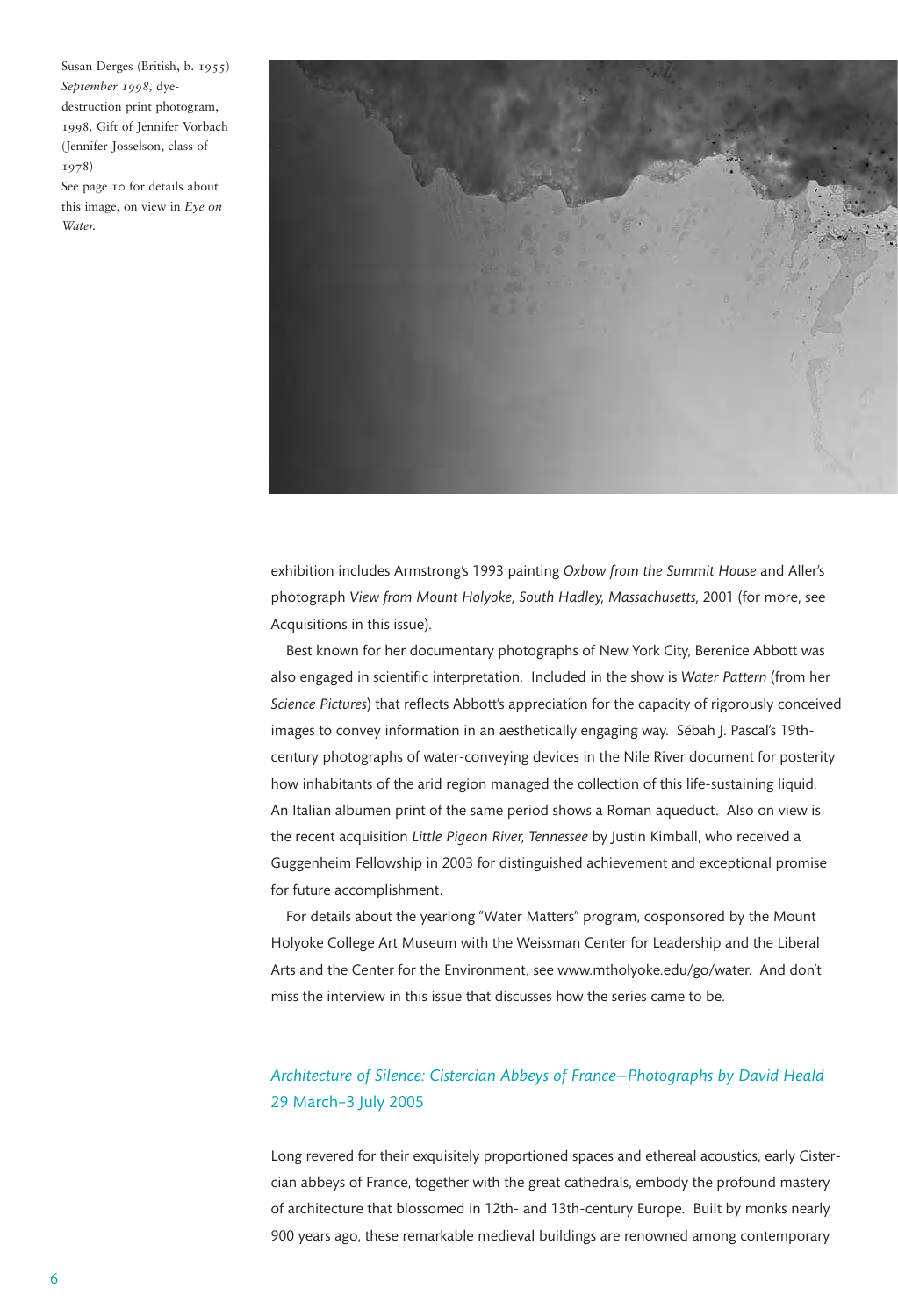#### EXHIBITIONS



architects and artists for their austere, almost minimal, design and immensely refined construction. Long interested in architecture and the natural landscape, David Heald, chief photographer for the Guggenheim Museum, made seven trips to France between 1985 and 1995 to photograph 22 of these sites.

David Heald (American, b. 1951) *Nave and Chevet Looking East, Silvacane,* gelatin silver print photograph, 1986 © 2000 David Heald

This traveling exhibition, organized by Exhibitions International of New York, includes

40 luminous large-format black-and-white images that are saturated with surface detail, penetrating illumination, and rich tonal range. Tom Hinson, curator of photography at the Cleveland Museum of Art, notes, "Heald's photographs capture the essence, the emotional impact, of these incredible spaces. In his detailed images, the marriage of light, space, and texture is succinctly, beautifully expressed. His serene photographs perfectly render the distinguishing quality of Cisterian architecture and monastic life: silence."

Heald's work is part of many public and private collections (including Mount Holyoke's) and has appeared in numerous publications, including the highly acclaimed book of the same title as the exhibition (Harry N. Abrams, 2000). Chosen as one of the finest books on architecture in 2000 by the *New York Times Book Review,* the photographs in it were described as "hauntingly beautiful . . . perfectly illustrat[ing] Le Corbusier's famous definition of architecture as 'the skillful, correct and magnificent play of volumes assembled in light.'" In the book's introduction, Terry N. Kinder writes, "These photographs awaken a longing for a quieter, simpler existence. . . .The immediacy of the images

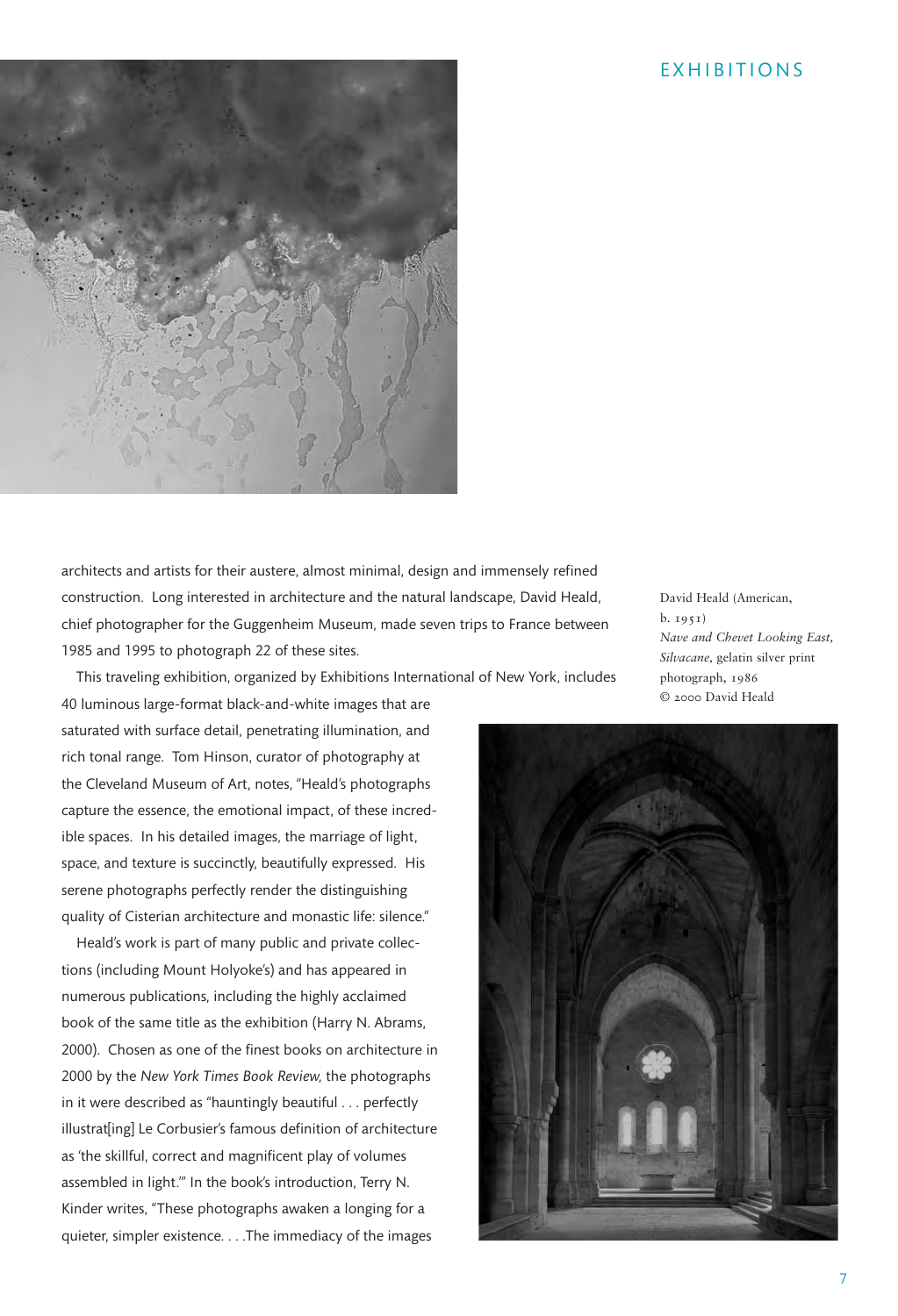makes us want to touch stone, to run a hand across the ancient surfaces, angles remarkably fresh, tool marks still visible. . . . The indefinable magnetism present here—one might call it the attraction of God—is almost lost on the surface of today's culture. Yet in the poetry of an image one can be stirred by the same spirit that flickered in Cistercians. . . ." Among today's foremost architectural photographers, Heald has created a unique body of work that is the defining photographic record of an extraordinary architectural legacy. Copies of the catalogue and boxed cards are available for purchase at the museum.



## *Out of My Own Head: Photographs by Jay DeFeo* 6 September—11 December 2005

*"I worked on photography alone . . . and gave it nearly as much attention as painting in the early 1970s. . . . Most of the work . . . was concerned with photographing various objects that later became 'models' for the paintings to come. The best of them have a kind of haunting quality I think . . . surrealists leanings . . . a sense of portraiture in landscape surroundings. . . . It is*

*worthy of mention because it has had a most important role in my work as a whole."* —Jay DeFeo, Letter to Dorothy Miller, 1977

In her lifetime Jay DeFeo (1929—1989) produced hundreds of evocative drawings, paintings and photo collages. A leader in San Francisco's avant-garde art and poetry world of the 1950s, along with Allen Ginsberg, she is known as an abstract expressionist, a Beat painter, a Funk artist, an eccentric and a romantic. Even so, her work was virtually unknown beyond the West Coast, although she was prominently featured in a 1975 exhibition at the Mount Holyoke College Art Museum. After the Berkeley Art Museum's traveling exhibition *Jay DeFeo: Works on Paper* reintroduced her to the art world in 1990, her reputation began to grow. In 2003, the Whitney Museum of American Art in New York made her painting *The Rose* a focal point of an exhibition, the first in New York, in conjunction with a book on the subject. This massive, radiant impasto, built up layer upon layer over seven years, was DeFeo's masterpiece of the 1960s. Weighing more than a ton and measuring 7.5 x 11 feet, the painting is central to her work as well as the breadth of her artistic activity.

Forty years worth of writings provides a solid foundation for understanding the complexities of DeFeo's oeuvre. Yet much still needs to be examined to get a complete picture. Certainly, her photography has received scant attention. This exhibition, developed by the Mills College Art Museum, introduces viewers to a range of her photographic work and aims to encourage further exploration of this remarkable artist's contribution to the medium. The 30 images, mostly unique prints made between 1972—74, raise a range of vital questions about DeFeo's artwork and practice. While there are numerous ways of approaching her photographs, they share a singular and constant strategy of engaging the viewer. DeFeo never fails to invite us to first formally analyze her work and then to reward our sustained looking, usually with another question out of our own heads. **■**

Jay DeFeo (American, 1929– 1989) *Untitled (teeth in shell),* gelatin silver print photograph, 1973 Courtesy of the Estate of Jay DeFeo © 2005 The Estate of Jay DeFeo/Artists Rights Society (ARS), New York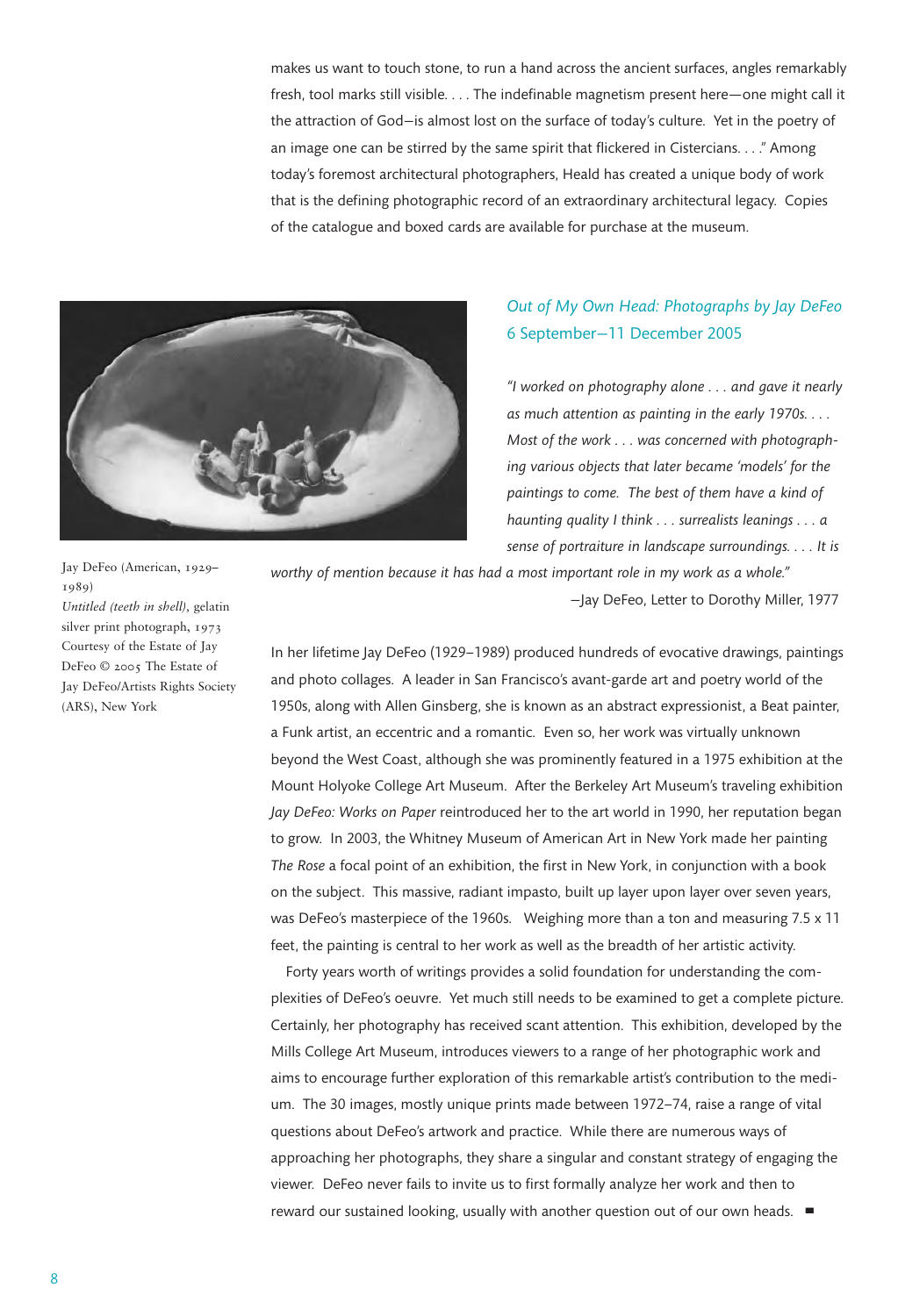## ACQUISITIONS

#### Venetian Baroque Painting

Last spring the Mount Holyoke College Art Museum organized the exhibition *The Intimate Baroque: Small Paintings from the John Ritter B. Collection.* When the show closed, Ritter generously donated Giambattista Bassano's *Christ in the House of Mary and Martha* to the museum. Through his gift, students can appreciate firsthand a part of the private world of 16th-century cabinet painting in Italy.

Italian Baroque art is generally thought to be grandiose in size and aspiration. Theatrical altarpieces, illusionistic ceiling frescoes, spectacular fountains and flamboyant church facades, largely created for institutional patrons and public display, fill textbooks and tourist itineraries dedicated to the visual arts of 17th-century Italy. However, the period also witnessed a proliferation of smaller, more intimate works of art—like the Bassano—destined for a burgeoning market of private collectors. This charming painting is but one of several known replicas of a composition (now in Houston) that is co-signed by Jacopo Bassano and his son Francesco. The original is dated 1576—77, just when the younger Bassano began to paint biblical subjects as genre scenes in smaller formats for private collectors and dealers. The demand must have been considerable given the number of versions and variants that survive.

Jacopo's father and his three other sons were also artists. Together this dynasty of painters was responsible for the creation of a distinctive narrative naturalism drawn from their rural background in Bassano del Grappa, a town northwest of Venice from which the family took its name. The imagery of the Bassano family remained remarkably coherent



Giambattista Bassano (Italian, 1553–1613) *Christ in the House of Mary and Martha,* oil on panel Gift of John B. Ritter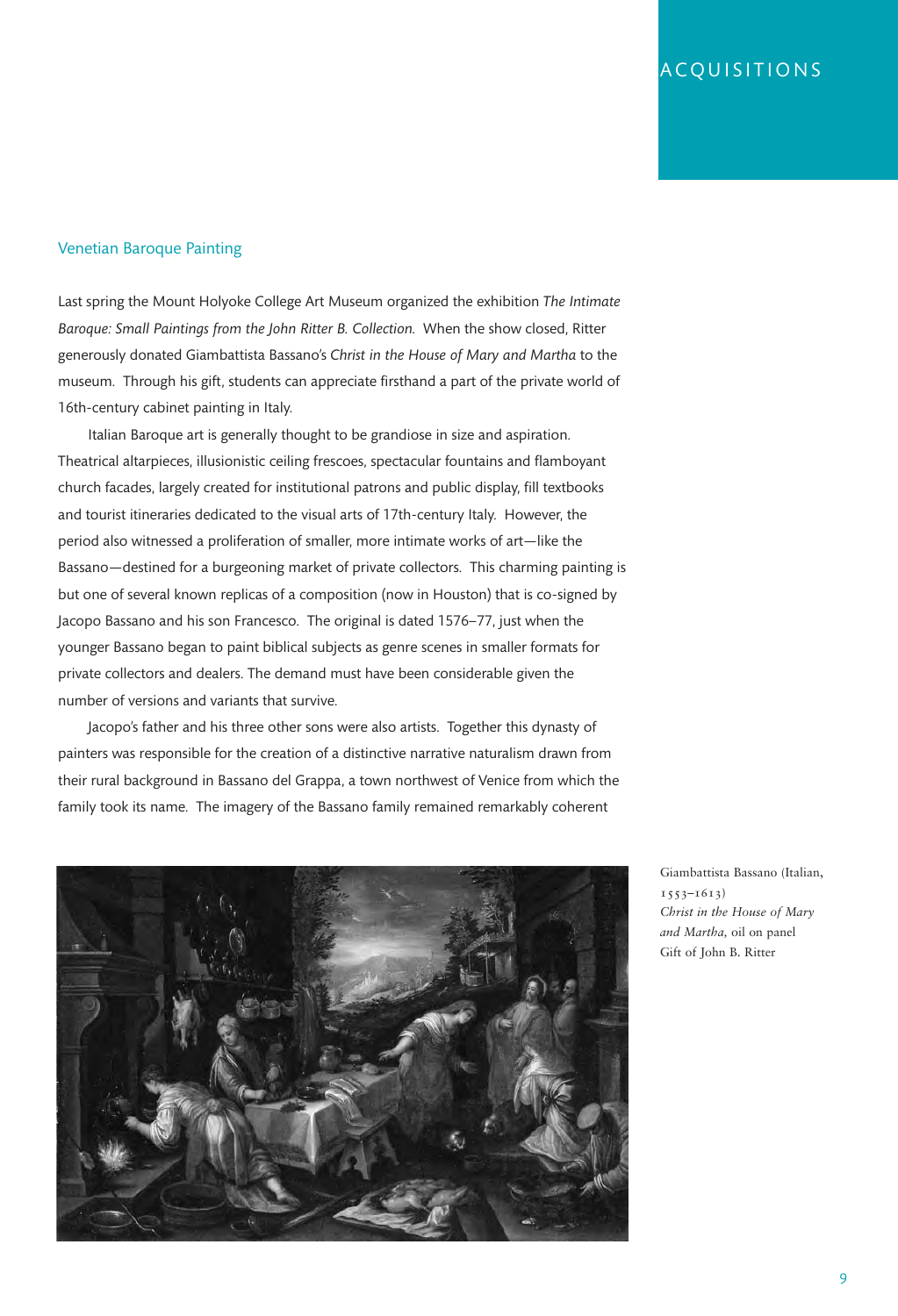#### ACQUISITIONS

over a period of several decades and replicating their own work was an important part of the enterprise. One of Jacopo's four sons, Giambattista, is even said to have foresworn an independent career in favor of "contenting himself by simply following the masterly manner of his father, copying and imitating his works so skillfully that even the most expert eye has difficulty distinguishing the original from the copy," as art department professor John Varriano noted in the gallery guide. The composition of the Ritter picture reverses that of the presumed original in Houston, suggesting the painter may have used a print as an intermediate source of inspiration.

#### Water Photography

New to the collection are several photographs that are on view in the *Eye on Water*  exhibition (see page 5 for more information). Jennifer Josselson Vorbach (class of 1978) donated a Susan Derges photograph entitled *September 1998,* produced without a conventional camera lens. Her internationally acclaimed "photograms" are made directly onto photo emulsion, using running water as a lens. Everything passing through the water, or reflected on it, becomes the image. The photograms are made at night, using only moonlight and a flashlight held above the water, as the natural environment becomes her darkroom. Derges' work, which pushes the parameters of photographic practice, reveals surprising aspects, such as vortex trails in water and how moonlight can give a color bias to prints.

Peter Henry Emerson (British, 1856–1936) *Marsh Man Going to Cut School-Stuff,* platinum print photograph, 1885 Purchase with funds realized from bequest of Britta J. Stamy (class of 1944)

Derges' notable work combines science and art to record processes of transformation. During the early 1980s in Japan, she produced a series of ghostly black-and-white photographs by sprinkling carborundum powder directly onto photographic emulsion where it was agitated by sound waves at varying frequencies. Notions of natural order and chaos, perception and metaphor play a fundamental role in her later work. Influenced by the way 19th-century Japanese artists, such as Hiroshige and Hokusai,



represent landscape and the vicissitudes of nature, she sees each image of cellular or tissue-like streams of water and foliage as "living entities reflecting a human microcosm." These images become traces, the residue of unique chance operations which record a "collective memory" of nature.

The purchase of Peter Henry Emerson's 1885 photograph *Marsh Man Going to Cut School-Stuff* shows a fisherman preparing bait that will bring in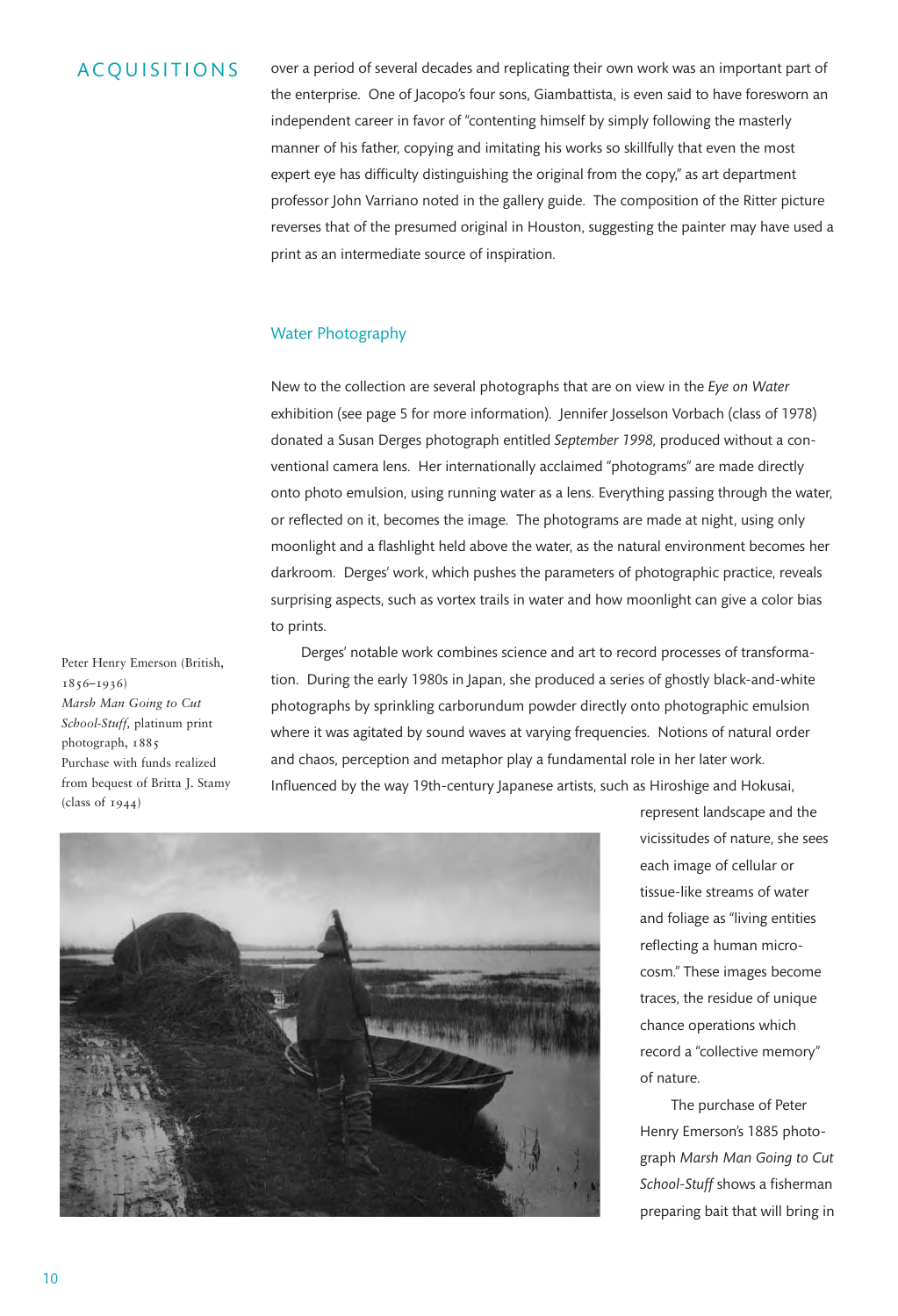

his livelihood. Born in Cuba to a British mother and an American plantation owner, Emerson spent his early youth in the northeastern United States before moving to England in 1869. Schooled at Cambridge, he received his medical degree in 1885. The following year he abandoned medicine for writing and photography. Between 1886 and 1895 Emerson published eight photographic portfolios or books. Often described as a difficult zealot, he vocally championed a naturalistic approach to making images and advocated soft-focus lens techniques. He favored presenting rural subjects in a simple, direct manner. Emerson's influential 1889 book *Naturalistic Photography* outlined his thesis that photography's ability to record nature truthfully was its most expressive one. A tireless champion of photography as a fine art, Emerson became the unofficial godfather of the Photo-Secessionist movement, founded by Alfred Stieglitz in 1902.

Robert J. Aller's *View from Mount Holyoke, South Hadley, Massachusetts,* 2001, shown in *Changing Prospects: The View from Mount Holyoke* (2002), was recently given to the museum by the artist. Aller, in a spirit of naturalism, approached the view as he imagined Thomas Cole would have when he painted *The Oxbow,* now hanging at The Metropolitan Museum of Art. Making photographic "sketches" of nature that he saw while hiking up the mountain, Aller then took some panoramic shots from the mountaintop. In this image he, like Cole, included a rock ledge at the left as well as an extended view of the river on the right. Although a slight haze obscures some details in the distance, he has captured the same sense of vastness portrayed by Cole. His photograph, which adds depth to the museum's collection of this famous scene, also reveals the difficulty of identifying the parameters of the Oxbow today, with the addition of Route 91, a factory and the marina basin. Even so, the foreground scene remains remarkably similar to Cole's view. **■**

Robert Aller (American, b. 1947) *View from Mount Holyoke, South Hadley, Massachusetts,* 2001, carbon pigment photograph, 2004 Gift of Robert Aller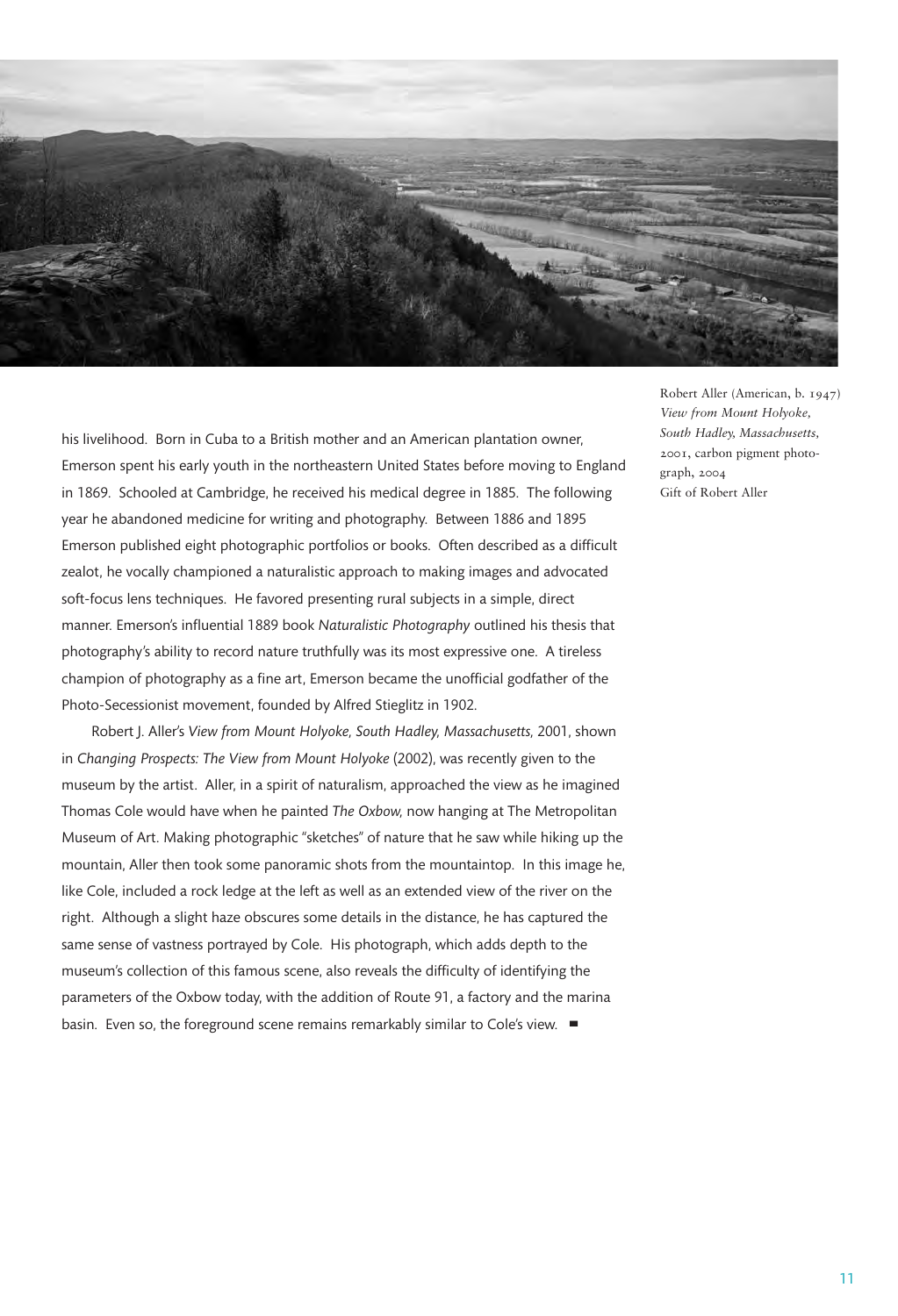#### THANKS

Roman, *Denarius with the Head of Faustina,* silver, 138–139 AD Gift of Mark Salton

Thank you to the following Friends of Art who supported the Mount Holyoke College Art Museum between July 1, 2004 and January 25, 2005. Their generosity makes things happen—from installing multiple special exhibitions each year to keeping the galleries open for visitors six days a week. We can't get it done without our Friends! If you'd like to join, or wish to renew, see back cover for details. Norman Abbott **■** Ann Neuberger Aceves ('56) **■** Star Akiyama ('08) **■** Compton Allyn **■** Amber Marie Amendola ('08) **■** Mr. And Mrs. William Andersen **■** Constance P. Anderson **■** Helen Shields Aparo ('67) **■** Sarah Marie Austin ('08) **■** Aurelia Baer **■** Elizabeth Baldini ('07) **■** Jane A. Barth ('55) **■** Cat Batson **■** Erin Elizabeth Beckwith ('06) **■** Elizabeth Bedell ('80) **■** Dr. Stephanie Beling ('57) **■** Suzanne Kathleen Bergeron ('76) **■** Robert and Carolyn Berkey **■** Sandra Berman **■** Mr. and Mrs. Ralph Blank **■** Mr. and Mrs. Warren M. Bock **■** Chelsea Boos ('07) **■** Christal Boutte ('07) **■** Leona Nelkin Brochin ('53) **■** Elizabeth Brothers **■** Jane B. Brown **■** Jesse E. Brownback III **■** Nonny Burack **■** Sarah Burford ('08) **■** Dr. and Mrs. Henry Burkhardt ('40) **■** Isabel Burlingham ('08) **■** Marigene H. Butler ('53) **■** Mr. and Mrs. David G. Carter **■** Renee Cary ('48) **■** Sarah Charron ('08) **■** Erin Chin ('08) **■** Constance Christensen ('66) **■** Joan Ciruti **■** Class of 1950 **■** Carol Coffin ('74) **■** Kathleen M. Cole ('75) **■** Henry F. Colt Jr. **■** Catherine Hanifan Connor Jr. ('48) **■** Shirley E. Coon ('50) **■** Julia L. Corbin **■** Stephany Cousins ('58) **■** Ruth D. Cowan ('51) **■** Jane F. Crosthwaite **■** Barbara L. Cummings **■** Marilyn C. Dahl ('48) **■** Julie Schafler Dale ('69) **■** Mildred C. Darrow ('51) **■** Lindelee Davis (FP) **■** Bettina Bergmann and Michael Davis **■** Alice DeLana ('58) **■** Dawn Distasio (FP '04) **■** Jean Dixon (FP '04) **■** Louise E. Donovan ('51) **■** Sylvia T. Durfee **■** Katherine Earle ('08) **■** Pearl H. Edwards **■** Soren R. and Carlyn M. Ekstrom **■** Judith Ellenburg **■** William G. Elliott **■** Martha M. Ferry ('66) **■** Douglas and Elizabeth Fidoten ('77) **■** Alice Hench Fiske ('39) **■** Laura Franklin ('07) \* Arnold Friedmann **■** Ellen B. Friedrich **■** Mr. T. Marc Futter **■** Wayne and Marilyn Gass **■** Virginia Geils ('49) **■** Martha Watson Gendebien **■** Barbara Gillam ('59) **■** Gwendolyn Glass ('46) **■** Myrtle L. Gold **■** Philippa Goold **■** Melissa Green **■** Kristen Guest ('08) **■** Elizabeth C. Gump ('56) **■** Dorothy Metzger Habel ('72) **■** Daphne and Stephen Hall **■** Kristine Haney **■** Anne Gay Hartman ('55) **■** Ann Iselin Harwood ('62) **■** Marii K. Hasegawa **■** Barbara Reck Hastorf ('43) **■** Barbara Heald ('46) **■** Leah Hellerstein ('08) **■** Helene Phillips Herzig ('49) **■** Ludmila Schwarzenberg Hess ('67) **■** Joseph Hofheimer **■** Ann Ginsburgh Hofkin ('65) **■** Julia Huang ('08) **■** Virginia W. Hughes ('35) **■** Allegra Hunt ('06) **■** Andrea Iliya ('08) **■** Virginia F. Johnston **■** Rosalie Kelley **■** Caroline Kurz ('08) **■** Nora Lambert ('07) **■** Michele M. A. Lapalme ('67) **■** Sara Laser ('08) **■** Alice Lazarus ('45) **■** Joanne Leaman **■** Bryarly Lehmann **■** Irene Leiwant ('47) **■** Ilana Leshay ('08) **■** Phyllis Lee Levin ('41) **■** Mrs. Joan Lieberman ('70) **■** Valerie K. Longwood ('87) **■** Sharon Lorenzo ('70) **■** Lauren Lucey ('03) **■** Clara R. Ludwig ('37) **■** Rachel Martin ('08) **■** Susan B. Matheson ('68) **■** Margaret Grossman Mathias ('49) **■** Mary Jo Maydew **■** Margaret McClamroch **■** Sheila McElwaine **■** Susan McGreevy ('55) **■** Claire H. Mead ('44) **■** Sarah Meister ('06) **■** Joan S. Michie ('72) **■** Bridgette E. Miller ('99) **■** Jacqueline Miller ('03) **■** Tracey Miller ('03) **■** Sarah S. Montgomery **■** Susan A. Moore ('60) **■** Tish and Rudy Mutter ('50) **■** Dr. and Mrs. Francis Nelen **■** Roy R. Neuberger **■** Mr. and Mrs. Louis F. Oldershaw **■** Caroline and John Olson ('50) **■** Mr. and Mrs. John C. Osgood **■** Sarah Paquet ('03) **■** Elizabeth and Sidney Paul **■** Mary E. Periale ('55) **■** Louise D. Person ('53) **■** Stephen and Elizabeth Petegorsky **■** Carole L. Peterhansel **■** Brenda Phillips ('78) **■** Madeleine P. Plonsker ('62) **■** Katie Poirier ('08) **■** Dr. Samuel F. Potsubay **■** Lilian Randall ('50) **■** Diane Renaud (FP '03) **■** Emily Renfrew ('08) **■** Faith Robbins ('56) **■** Richard and Joann Robin **■** Christine L. Roch ('96) **■** Mr. and Mrs. Robert Romer **■** Jillian Ronning ('05) **■** Ellin Rosenzweig ('54) **■** Joan and Michael Rosner **■** Barbara M. Rossotti ('61) \* Marge Roy **■** Elizabeth Ryan Wolfe **■** Susan E. Saxe ('77) **■** Susan Eisenhart Schilling ('32) **■** Lenore Fassberg Schorr ('62) **■** Linda Gesmer Schrank ('64) **■** Angeline Schwartz **■** Doreen G. Schweizer ('67) **■** Barbara G. Seelig ('55) **■** Ellen Sharp ('43) **■** Anna Draper Shaw ('65) **■** Helen Shields **■** Robert and Cynthia Shilkret **■** Ruth M. Sisson ('47) **■** Ludlow B. Smethurst ('53) **■** Dana Whyte and Curtis Smith ('60) **■** Phyllis W. Smith **■** Sandra R. Smith ('60) **■** Katherine Thomson Smith ('69) **■** South Hadley Dental Association **■** Elizabeth Stahl ('72) **■** Joan C. Steiger ('60) **■** Irene Steiner ('35) **■** Johanna Steinhaus ('02) **■** Eleanor P. Stevens ('25) **■** Gaynor Strickler ('73) **■** Pamela B. Stuart ('70) **■** Susan Sullivan ('64) **■** Katherine A. Suplee ('72) **■** Jennett L. Teece ('59) **■** Jean Thompson ('52) **■** Juli and Gilmer Towell ('55) **■** Irena Tumova ('97) **■** Helen H. Tuttle **■** Mary E. Tuttle ('37) **■** Julie C. Van Camp ('69) **■** Mr. and Mrs. J. Van Gelder **■** John Varriano **■** Susan H. Vicinelli ('64) **■** Julia Wagner ('08) **■** Elise Raymond Wallace ('55) **■** Susan Bonneville Weatherbie ('72) **■** Mary Ann Weiss ('63) **■** Harriet and Paul Weissman ('58) **■** Patricia Mullin and Roberta Wheeler **■** Emily L. Wick ('43) **■** Jeanne Wienert ('04) **■** Celeste R. Wilhelm ('97) **■** Ken and Louise Williamson **■** Anne Windham ('87) **■** Marion Richards Wise ('41) **■** Elizabeth Ryan Wolfe ('36) **■** Tracy Zhu ('08) **■** Kate Zimmerman ('83) **■** Jane A. Zimmy ('74) **■** Nancy Loebl Zuraw ('52) **■**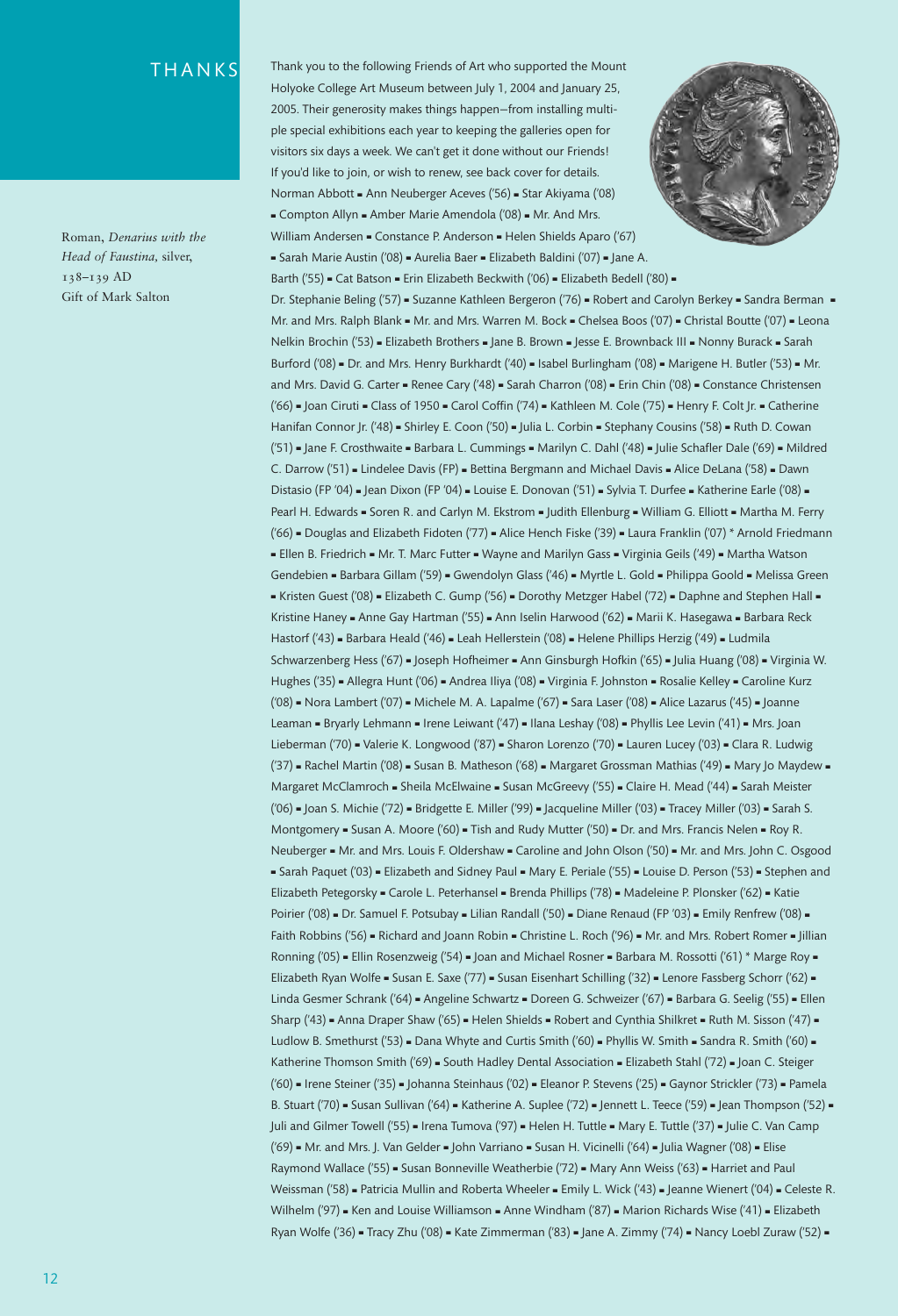# Rare Duccio Painting at Home in South Hadley

THE METROPOLITAN MUSEUM OF ART'S purchase of an early Renaissance painting by Duccio di Buoninsegna (1278–1319) last fall for a cool \$45 million pointed again to the rarity of paintings by the artist and his circle, especially in the United States. Smaller than a sheet of paper, and painted in tempera and gold on a panel, the *Madonna and Child* (ca. 1300) is the first Duccio in the Met's collection. Only the Frick in New York has another. Paris' Louvre has none. But visitors to the Mount Holyoke College Art Museum can feast their eyes on a magnificent panel from Duccio's workshop.

Mount Holyoke's *Angel* is from the renowned double-sided *Maesta`* altarpiece (1308– 1311), created for the Cathedral of Siena in more than 40 sections. Like many early altarpieces, the *Maesta`* sections were dispersed throughout Europe and the United States in the 18th century. Mount Holyoke's small but precious panel, probably executed by a workshop assistant under Duccio's supervision, is one of four angel pinnacles that survive. The figure's elegant pink and light green robes and gilded halo, as well as the panel's rich gilded border and ground, are characteristically Ducciesque. The angel's frontal pose conveys an aura of unapproachable grandeur and solemnity that religious Trecento Italian art retains from its Byzantine heritage.

The *Maestà's* importance to Siena is legendary. When it was carried to the Duomo in 1311, the Bishop ordered a great procession "of priests and brothers . . . accompanied by ... all the populace and all the most worthy ... next to the said panel with lights lit in their hands, and then behind were women and children with much devotion." The angel traveled back to Siena in 2003–04 for a major international exhibition that gathered elements of the original *Maesta`* at the Museo dell'Opera del Duomo and Santa Maria della Scala.

The painting came to Mount Holyoke in 1965 through the bequest of collector Caroline Hill. She acquired the angel in the 1920s when the Kaiser-Friedrich Museum in Berlin deaccessioned it. Though she had no direct ties to Mount Holyoke, Hill was captivated by the museum's broad collection and its use in the liberal arts curriculum. She left many other Renaissance and Medieval works to the museum, forming the centerpiece of the gallery named in her honor.

Attributed to Casole Fresco Painter, school of Duccio di Buoninsegna (Italian, active 1278–1318) *Angel* (Pinnacle from the *Maesta`* altarpiece), tempera and gold leaf on panel, ca. 1308–1311 Bequest of Caroline R. Hill